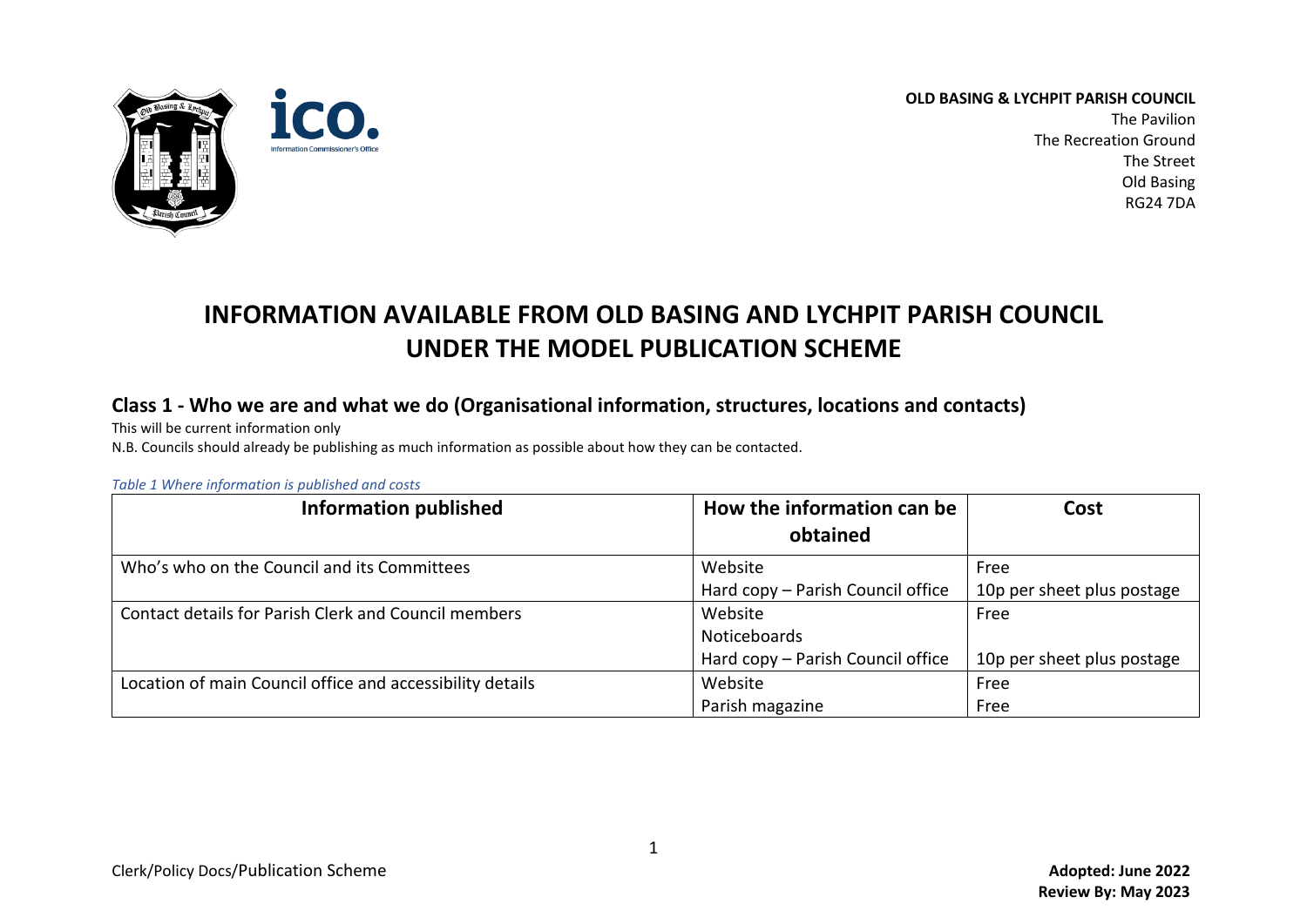

The Pavilion The Recreation Ground The Street Old Basing RG24 7DA

## **Class 2 – What we spend and how we spend it (Financial information relating to projected and actual income and expenditure, procurement, contracts and financial audit)**

Current and previous financial year as a minimum

T*able 2 Where information is published and costs*

| <b>Information published</b>                            | How the information can be        | Cost                       |
|---------------------------------------------------------|-----------------------------------|----------------------------|
|                                                         | obtained                          |                            |
| Annual return form and report by auditor                | Hard copy - Parish Council office | 10p per sheet plus postage |
| <b>Finalised budget</b>                                 | Hard copy - Parish Council office | 10p per sheet plus postage |
| Precept                                                 | Website                           | Free                       |
|                                                         | Hard copy - Parish Council office | 10p per sheet plus postage |
| <b>Financial Regulations</b>                            | Website                           |                            |
|                                                         | Hard copy - Parish Council office | 10p per sheet plus postage |
| Grants given and received                               | Hard copy - Parish Council office | 10p per sheet plus postage |
| List of current contracts awarded and value of contract | Hard copy - Parish Council office | 10p per sheet plus postage |
| Members' allowances and expenses                        | Hard copy - Parish Council office | 10p per sheet plus postage |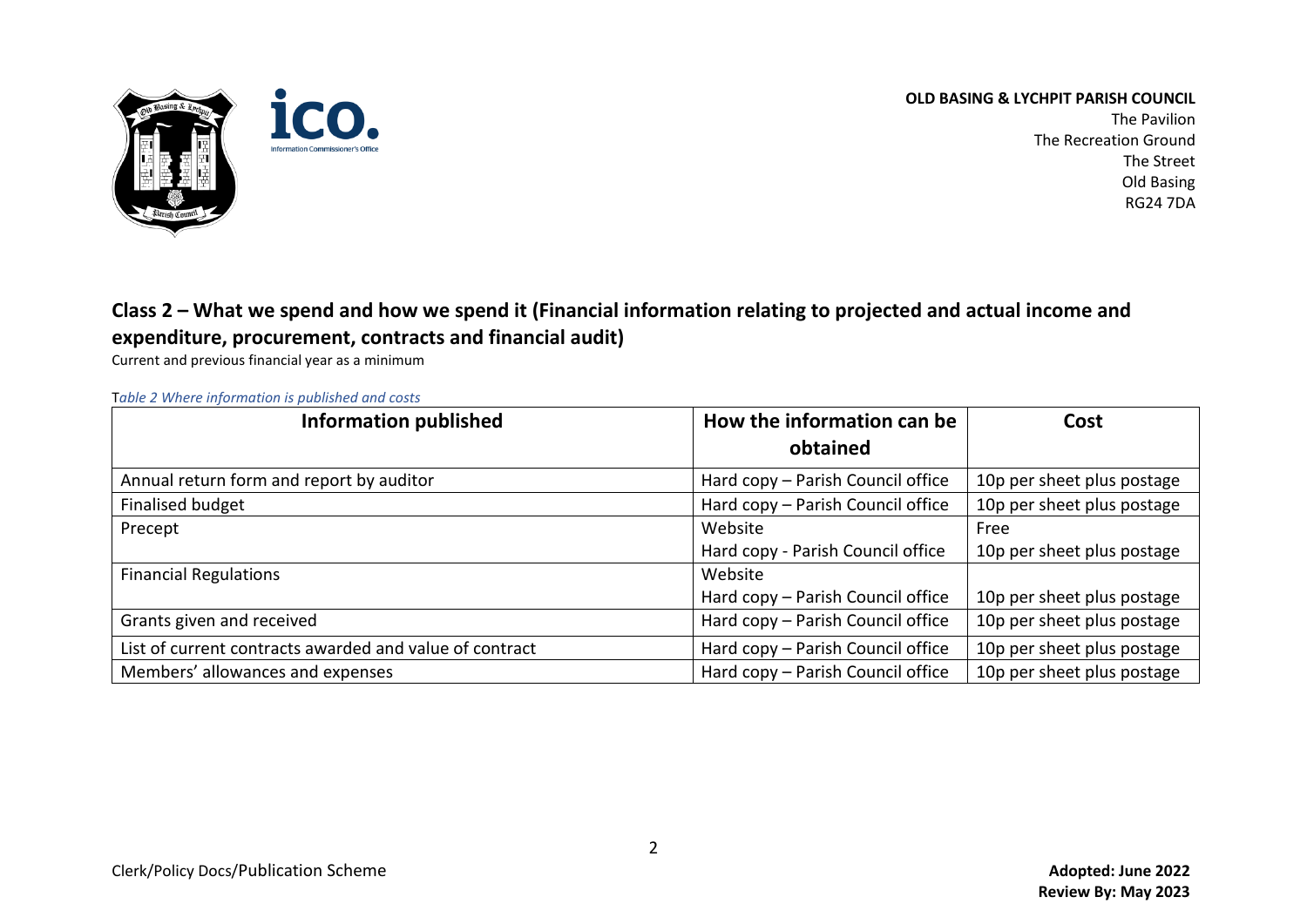

The Pavilion The Recreation Ground The Street Old Basing RG24 7DA

## **Class 3 – What our priorities are and how we are doing (Strategies and plans, performance indicators, audits, inspections and reviews)**

## *Table 3 Where information is published and costs*

| <b>Information published</b>                                | How the information can be<br>obtained | Cost                       |
|-------------------------------------------------------------|----------------------------------------|----------------------------|
| Annual Report to Parish Meeting (current and previous year) | Website                                | Free                       |
|                                                             | Hard copy – Parish Council office      | 10p per sheet plus postage |

3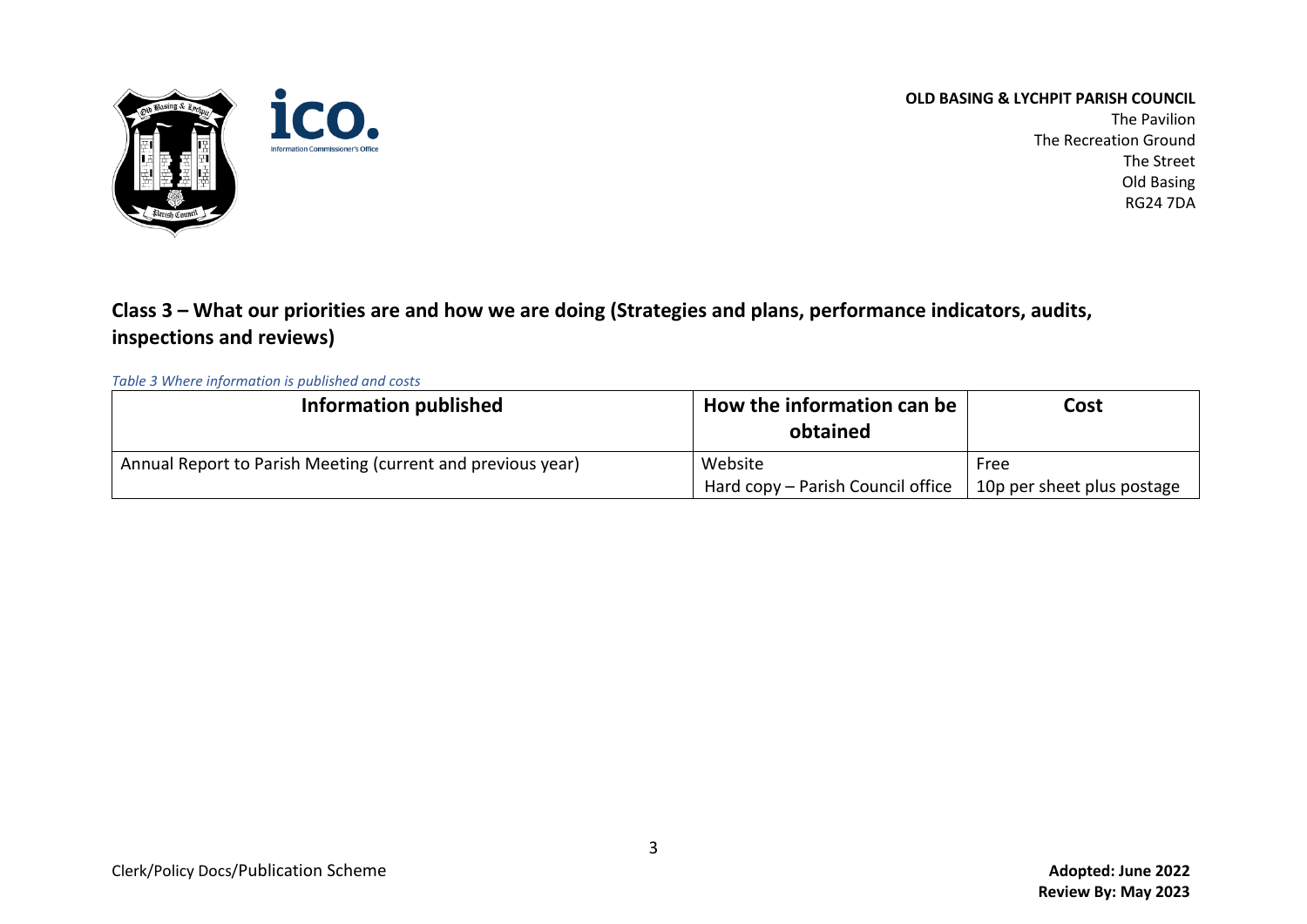

The Pavilion The Recreation Ground The Street Old Basing RG24 7DA

## **Class 4 – How we make decisions (Decision making processes and records of decisions)**

Current and previous council year as a minimum

#### *Table 4 Where information is published and costs*

| <b>Information published</b>                                              | How the information can be<br>obtained | Cost                       |
|---------------------------------------------------------------------------|----------------------------------------|----------------------------|
| Timetable of meetings                                                     | Website                                | Free                       |
|                                                                           | Hard copy - Parish Council office      | 10p per sheet plus postage |
| Agendas of meetings                                                       | Website (next meeting only)            | Free                       |
|                                                                           | Hard copy - Parish Council office      | 10p per sheet plus postage |
| Minutes of meetings                                                       | Website                                | Free                       |
|                                                                           | Hard copy - Parish Council office      | 10p per sheet plus postage |
| Reports presented to council meetings. Please note that this will exclude | Hard copy - Parish Council office      | 10p per sheet plus postage |
| information that is properly regarded as private to the meeting.          |                                        |                            |
| Responses to consultation papers                                          | Hard copy - Parish Council office      | 10p per sheet plus postage |
| Responses to planning applications                                        | Hard copy - Parish Council office      | 10p per sheet plus postage |
| Bye-laws                                                                  | Hard copy - Parish Council office      | 10p per sheet plus postage |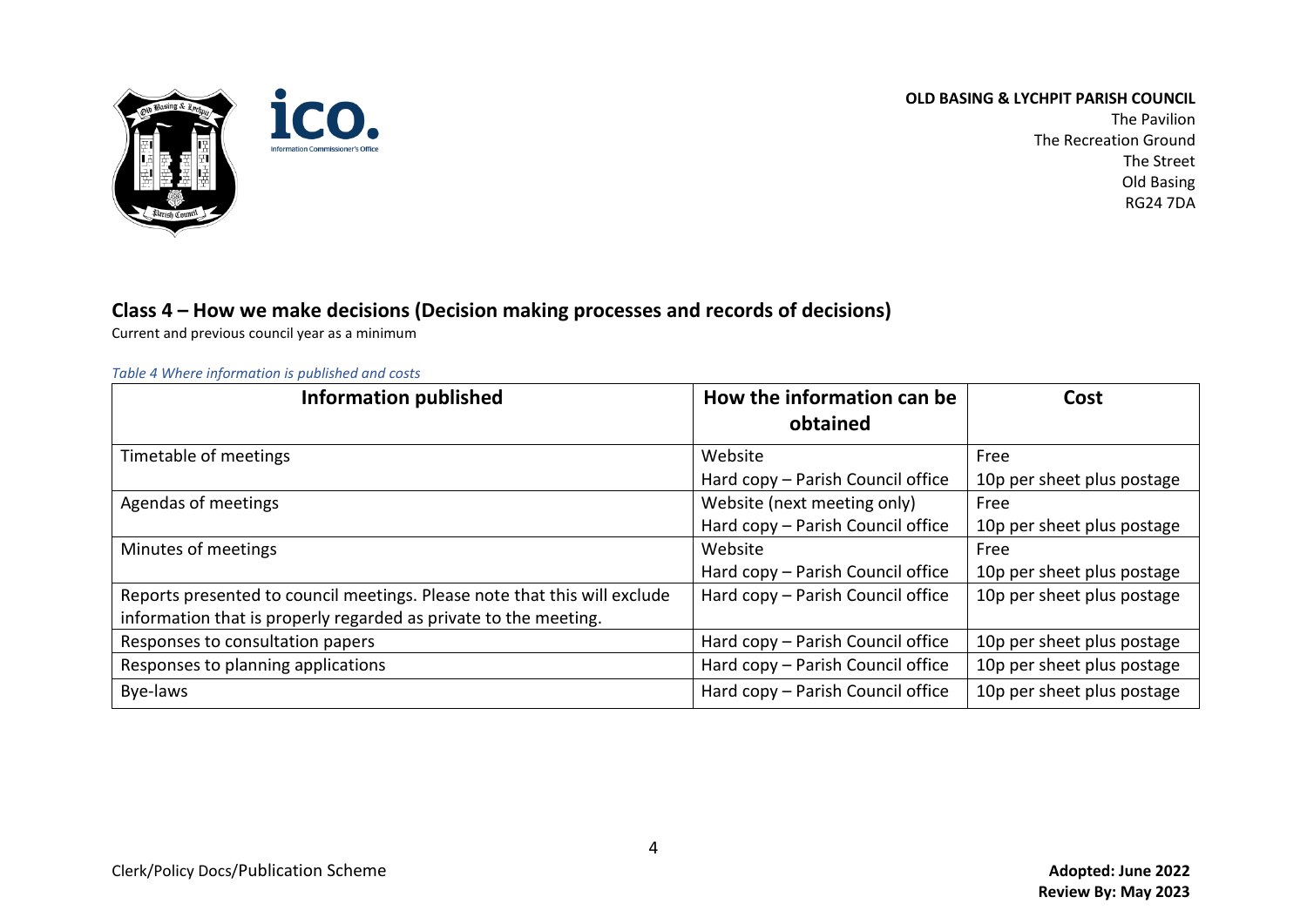



The Pavilion The Recreation Ground The Street Old Basing RG24 7DA

## **Class 5 – Our policies and procedures (Current written protocols, policies and procedures for delivering our services and responsibilities)**

Current information only

## *Table 5 Where information is published and costs*

| <b>Information published</b>                                             | How the information can be<br>obtained | Cost                       |
|--------------------------------------------------------------------------|----------------------------------------|----------------------------|
| Policies and procedures for the conduct of council business:             | Website                                | 10p per sheet plus postage |
| Procedural standing orders                                               | Hard copy - Parish Council office      |                            |
| Committee and sub-committee terms of reference                           |                                        |                            |
| Code of Conduct                                                          |                                        |                            |
| <b>Policy statements</b>                                                 |                                        |                            |
| Policies and procedures for the provision of services and about the      | Website                                | 10p per sheet plus postage |
| employment of staff:                                                     | Hard copy - Parish Council office      |                            |
| Health and safety policy                                                 |                                        |                            |
| Complaints procedures (including those covering requests for information |                                        |                            |
| and operating the publication scheme)                                    |                                        |                            |
| Data protection policies                                                 | Website                                | 10p per sheet plus postage |
|                                                                          | Hard copy - Parish Council office      |                            |
| Schedule of charges                                                      | Hard copy - Parish Council office      | 10p per sheet plus postage |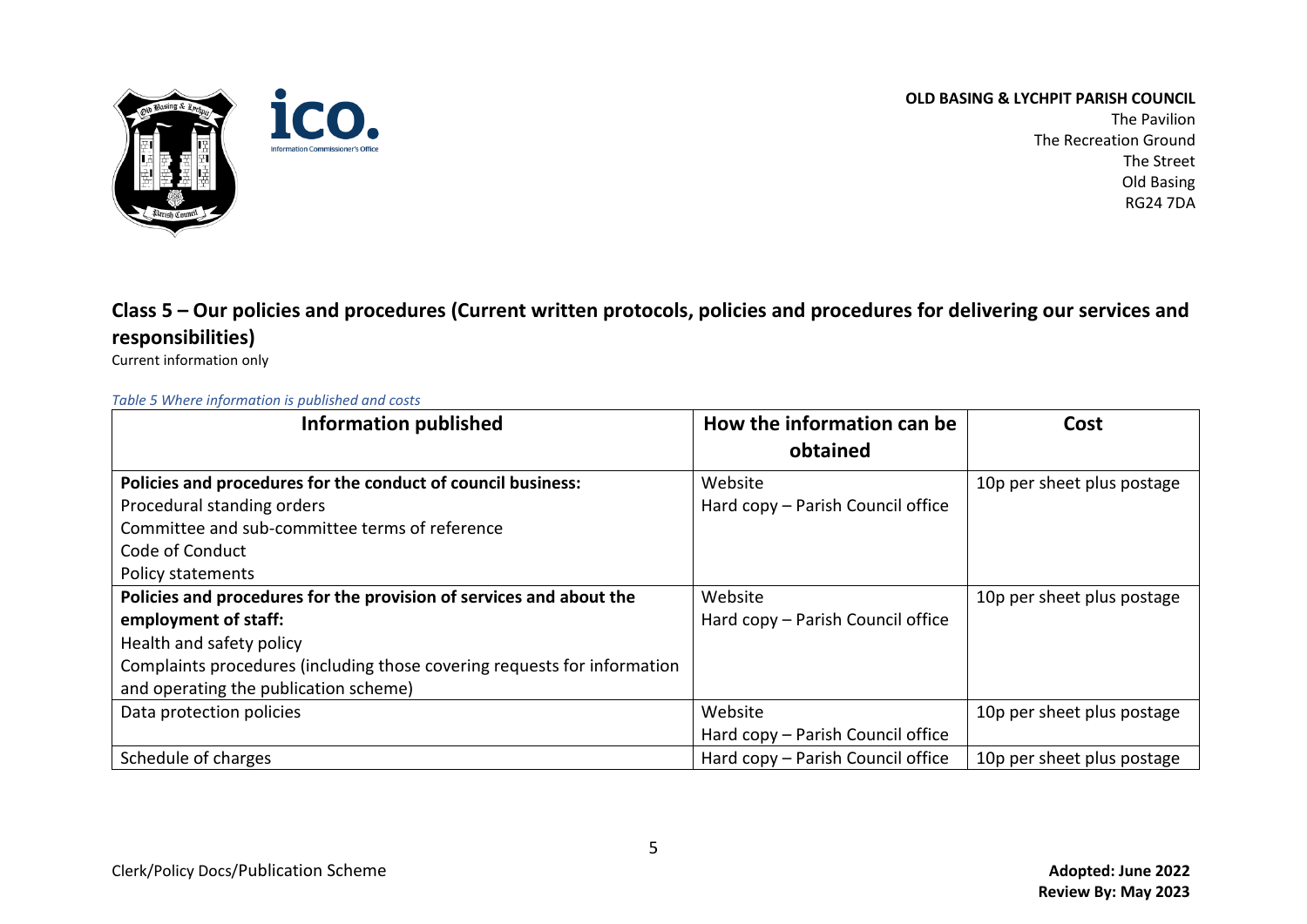

The Pavilion The Recreation Ground The Street Old Basing RG24 7DA

**Class 6 – Lists and Registers Currently maintained lists and registers only (hard copy or website; some information may only be available by inspection)**

*Table 6 Where information is published and costs*

| <b>Information published</b>      | How the information can be        | Cost                       |
|-----------------------------------|-----------------------------------|----------------------------|
|                                   | obtained                          |                            |
| <b>Assets Register</b>            | Hard copy - Parish Council office | 10p per sheet plus postage |
| Register of members' interests    | Hard copy - Parish Council office | 10p per sheet plus postage |
|                                   | On inspection of the Basingstoke  |                            |
|                                   | & Deane Borough Council's         |                            |
|                                   | website:                          |                            |
|                                   | https://democracy.basingstoke.g   |                            |
|                                   | ov.uk/mgParishCouncilDetails.asp  |                            |
|                                   | x?ID=176&LS=3                     |                            |
| Register of gifts and hospitality | Hard copy - Parish Council office | 10p per sheet plus postage |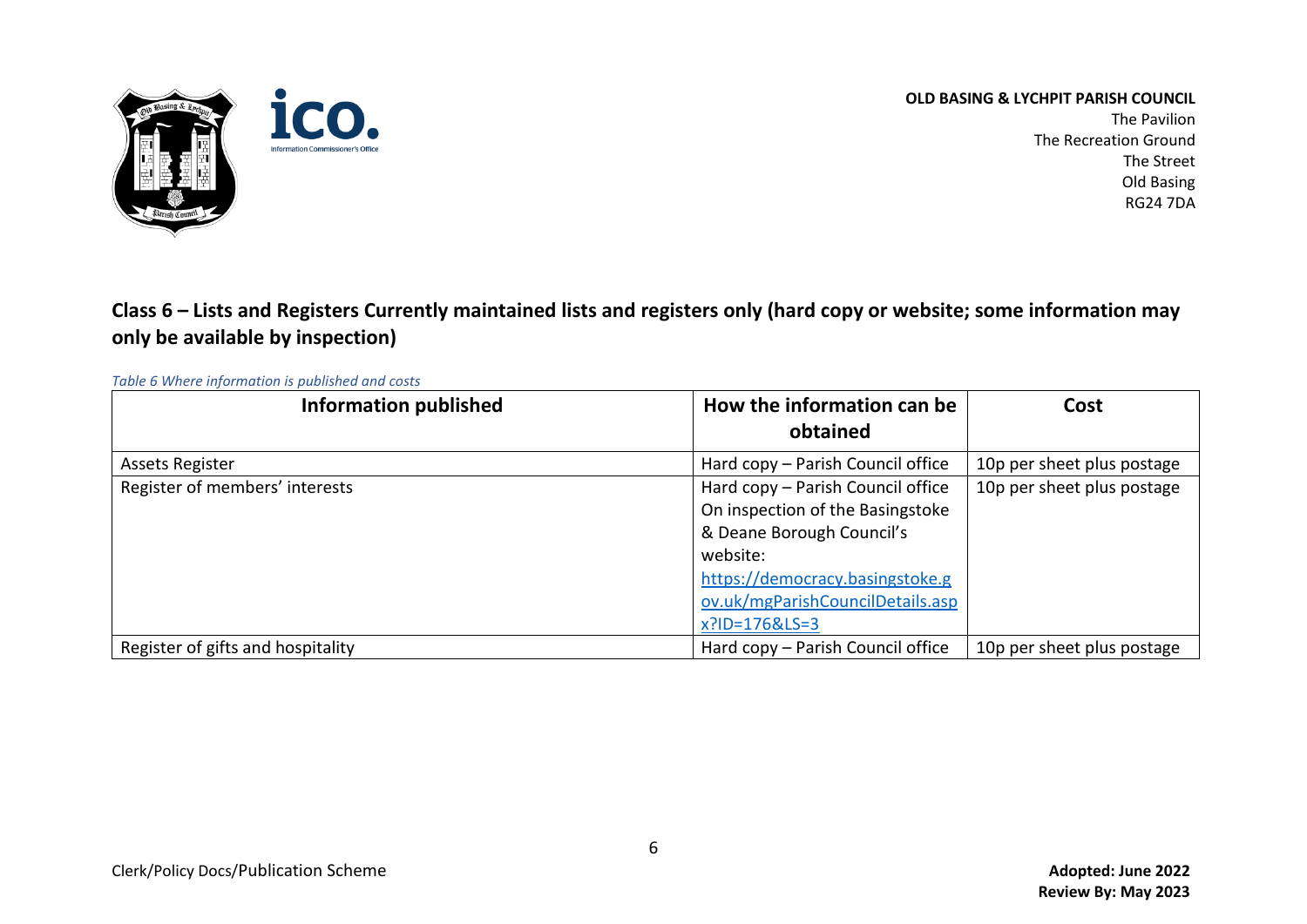

The Pavilion The Recreation Ground The Street Old Basing RG24 7DA

## **Class 7 – The services we offer (Information about the services we offer, including leaflets, guidance and newsletters produced for the public and businesses)**

Current information only

### *Table 7 Where information is published and costs*

| <b>Information published</b>        | How the information can be<br>obtained | Cost                       |
|-------------------------------------|----------------------------------------|----------------------------|
| Allotments                          | Website                                | Free                       |
|                                     | Hard copy - Parish Council office      | 10p per sheet plus postage |
| Cemetery                            | Website                                | Free                       |
|                                     | Hard copy - Parish Council office      | 10p per sheet plus postage |
| Community centres and village halls | Website                                | Free                       |
|                                     | Hard copy - Parish Council office      | 10p per sheet plus postage |
| <b>Recreational facilities</b>      | Website                                | Free                       |
|                                     | Hard copy - Parish Council office      | 10p per sheet plus postage |
| Newsletter and monthly bulletins    | Distributed with parish magazine       | Free                       |
|                                     | Hard copy - Parish Council office      | Free plus postage          |
| Parish Information booklet          | Distributed with parish magazine       | Free                       |
|                                     | Hard copy - Parish Council office      | Free plus postage          |
| Parish Footpath Walks booklet       | Hard copy - Parish Council office      | £2 plus postage            |